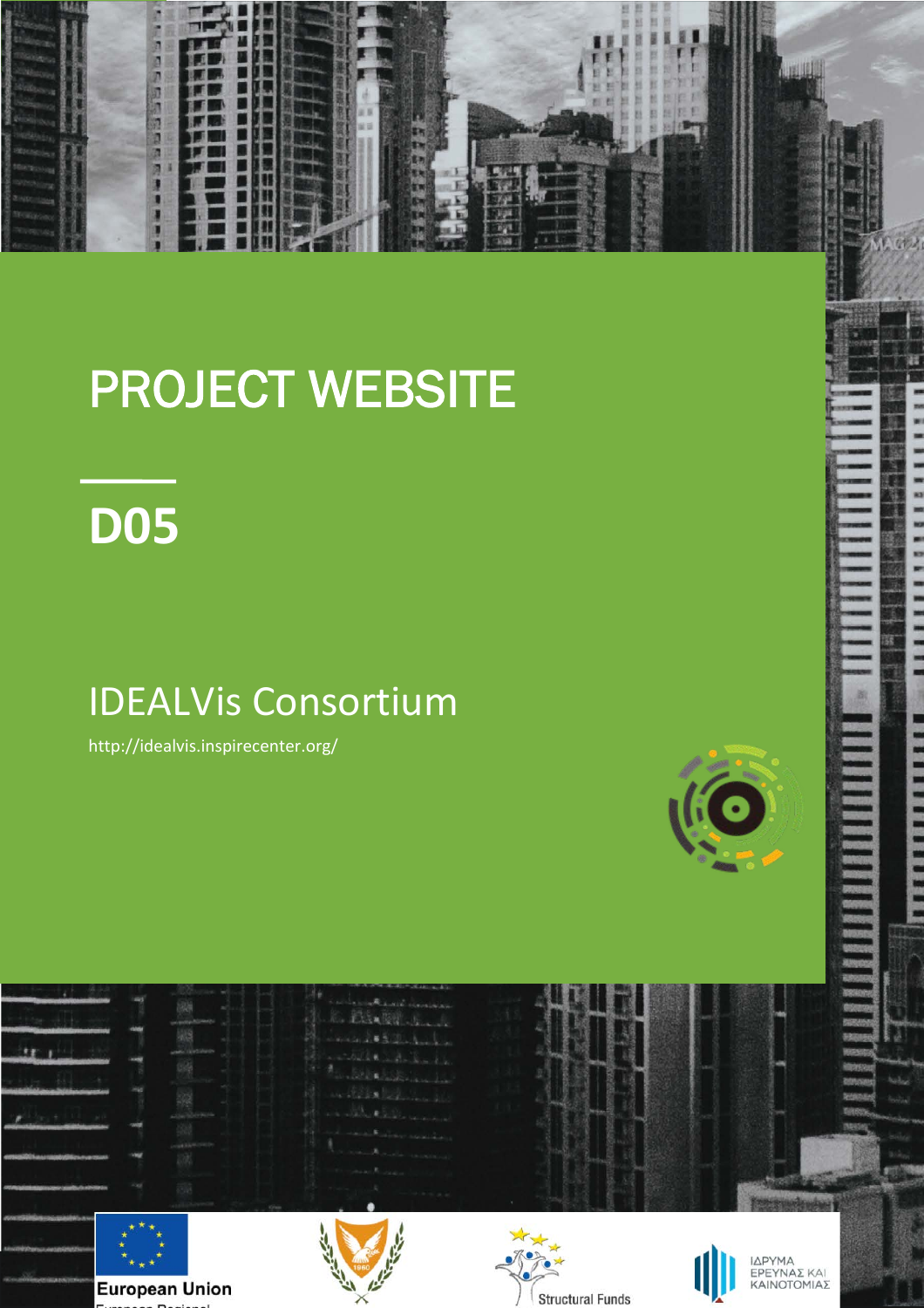### **Website**

The IDEALVis website (http://idealvis.inspirecenter.org/) was also developed as part of the WP2 and after reviewing future competitors' websites. The final development is a one-page website that follows the flat design approach for easier navigation and a friendlier user experience (UX). This site contains basic information about the project (objectives, concept, team, etc.), as well as news and contact information. At the beginning, the initial focus of the website will be discussing the project and engaging the target audience. After the release of the first working prototype of the IDEALVis service, the website will become more commercial, and its main objective will be to promote the IDEALVis service, rather than discussing/presenting the project.

The current structure of the project-focused website is as follows:

**1. HOME:** A welcome section with a parallax scrolling effect, including an image and text effects with phrases that describe the mission of the IDEALVis service.



*Figure 1 - IDEALVis Website - Home section*

**2. OVERVIEW:** A short synthetic description of the project, its vision and its objectives, along with a text concerning the source of the project's funding and the logos of the funding authorities.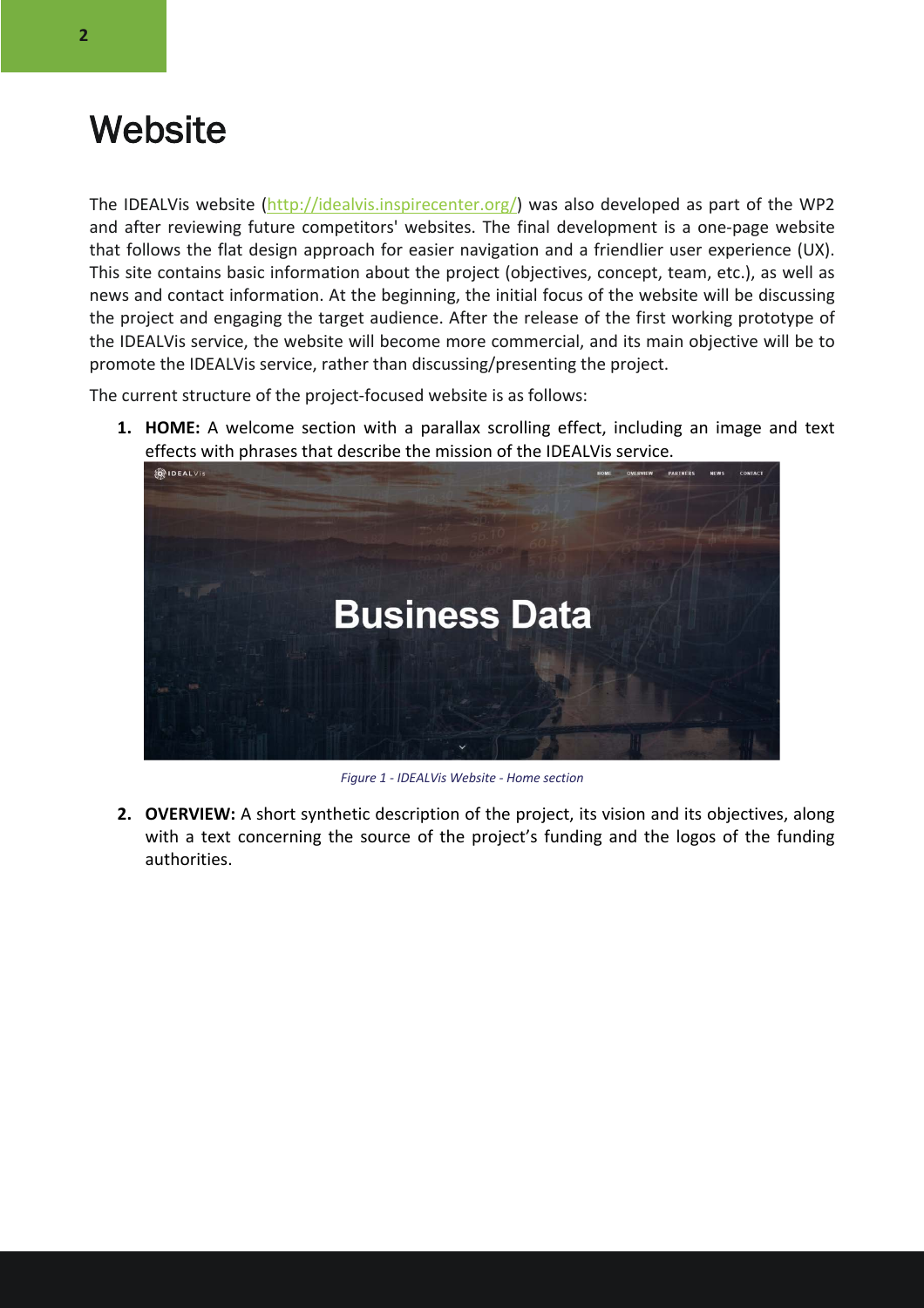#### **IDEALVis objectives**



#### **IDEALVis: Intelligent Data Exploration and Adaptive MeaningfuL Visualizations**

The goal of the IDEALVis project is to enable human-centered adaptive data visualizations that will facilitate more efficient and effective data exploration and analysis of complex and multivariate business datasets, in order to enable more effective decision making on critical business tasks. The project is partially funded by the European Regional Development Fund (ERDF), Republic of Cyprus, Structural Funds of the European Union in Cyprus and the Cyprus Research and Innovation Promotion Foundation  $\begin{picture}(120,140)(-0.000,0.000) \put(0,0){\line(1,0){15}} \put(15,0){\line(1,0){15}} \put(15,0){\line(1,0){15}} \put(15,0){\line(1,0){15}} \put(15,0){\line(1,0){15}} \put(15,0){\line(1,0){15}} \put(15,0){\line(1,0){15}} \put(15,0){\line(1,0){15}} \put(15,0){\line(1,0){15}} \put(15,0){\line(1,0){15}} \put(15,0){\line(1,0){$ 

 $\sim$ 

 $\sim$ 



**3. PARTNERS:** A presentation of the project's partners and the team behind each partner with photos and description of roles.

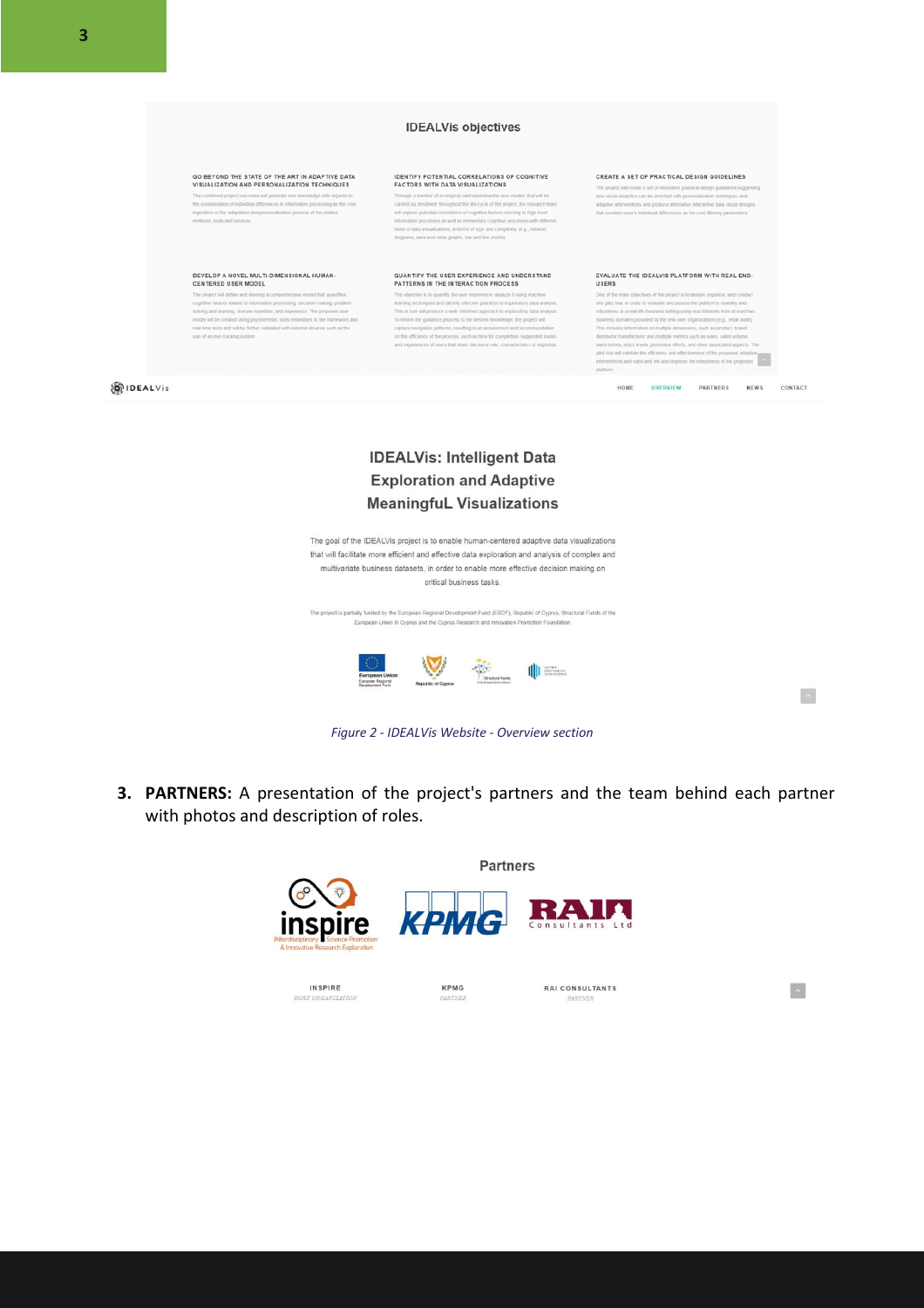**CO**<br>inspire KPMG  $\mathbf{p}$ 子 RAIL 西升区  $\left\vert \mathbf{x}\right\vert$ 

People

*Figure 3 - IDEALVis Website - Partners section*